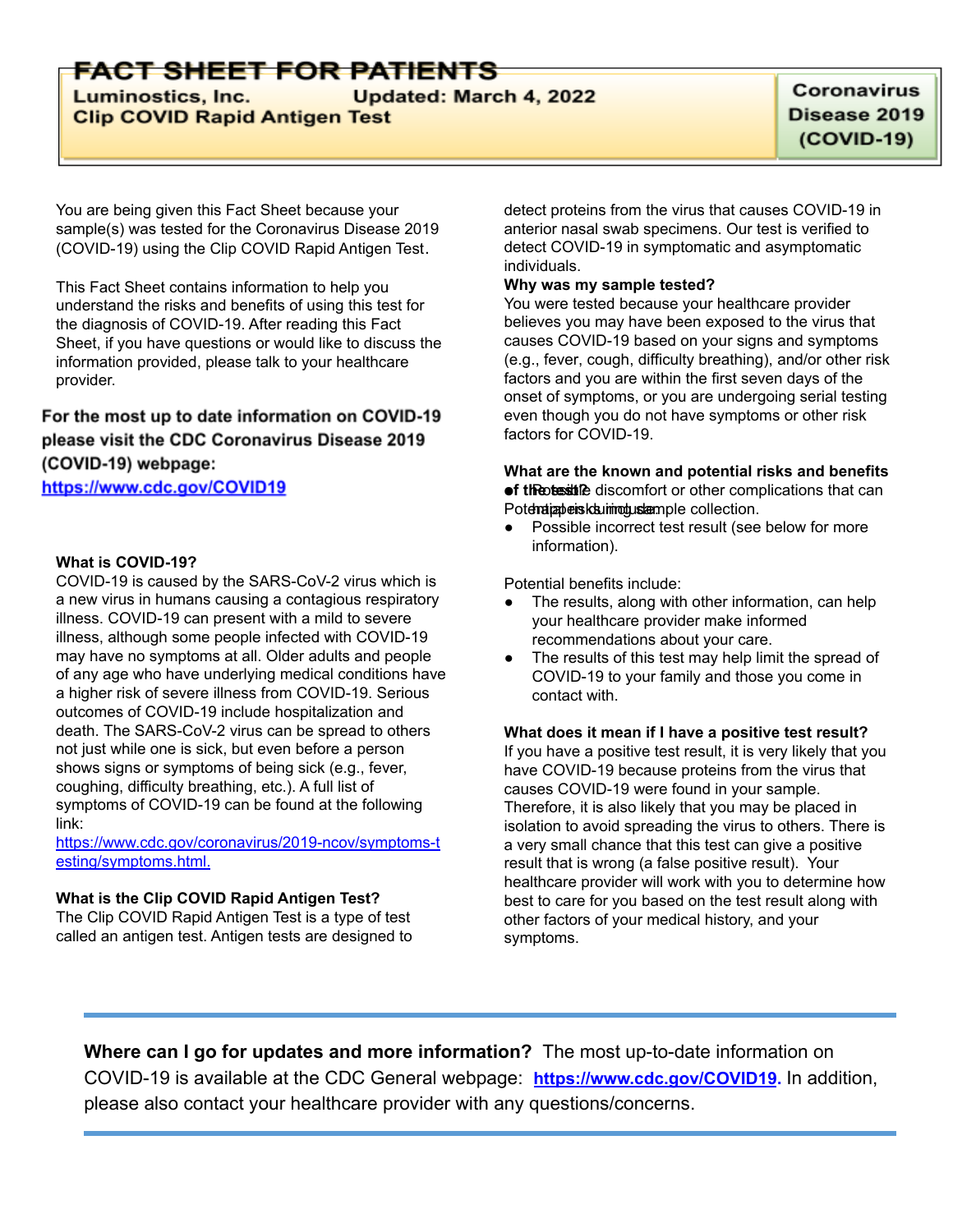# FACT SHEET FOR PATIENTS

Luminostics, Inc. Updated: March 4, 2022 **Clip COVID Rapid Antigen Test** 

#### **What does it mean if I have a negative test result?**

A negative test result means that proteins from the virus that causes COVID-19 were not found in your sample. It is possible for this test to give a negative result that is incorrect (false negative) in some people with COVID-19. This means that you could possibly still have COVID-19 even though the test is negative. If your test result is negative, your healthcare provider will consider the test result together with all other aspects of your medical history (such as symptoms, possible exposures, and geographical location of places you have recently traveled) in deciding how to care for you. The amount of antigen in a sample may decrease the longer you have symptoms of infection. In symptomatic people, specimens collected after you have had symptoms for more than seven days may be more likely to be negative compared to a molecular assay.

It is important that you work with your healthcare provider to help you understand the next steps you should take.

#### **What is serial testing?**

and test results.

Serial testing is when a single person is tested for COVID-19 more than once using the same test. Because the amount of antigen in your sample may change over time and false results may occur, repeated testing may identify more individuals with COVID-19 infection than testing a single time. By repeating testing, it may be possible to more quickly identify cases of COVID-19 and reduce spread of infection. Additional testing with a molecular COVID-19 test may be necessary, depending on your individual risk factors

### **What are the differences between antigen tests and other COVID-19 tests?**

There are different kinds of tests for diagnosing COVID-19. Molecular tests (also known as PCR tests) detect genetic material from the virus. Antigen tests detect proteins from the virus. Antigen tests are very

specific for the virus, but are not as sensitive as molecular tests. This means that a positive result is highly accurate, but a negative result does not rule out infection. If your test result is negative, you should discuss with your healthcare provider whether an additional molecular test would help with your care, and when you should discontinue home isolation. If you do not have an additional test to determine if you are infected and may spread the infection to others, the CDC currently recommends that you should stay home until three things have happened:

You have had no fever for at least 24 hours (that is three full days of no fever without the use of medicine that reduces fevers).

#### AND

Other symptoms have improved (for example, when your cough or shortness of breath has improved). Loss of taste and smell may persist for weeks or months after recovery and need not delay the end of isolation.

#### AND

At least 10 days have passed since your symptoms first appeared.

For more information, the CDC has provided guidelines on how to prevent the spread of COVID-19 if you are sick:

[https://www.cdc.gov/coronavirus/2019-ncov/downloads/s](https://www.cdc.gov/coronavirus/2019-ncov/downloads/sick-with-2019-nCoV-fact-sheet.pdf) [ick-with-2019-nCoV-fact-sheet.pdf](https://www.cdc.gov/coronavirus/2019-ncov/downloads/sick-with-2019-nCoV-fact-sheet.pdf)

#### **Is this test FDA-approved or cleared?**

No. This test is not yet approved or cleared by the United States FDA but has been issued an Emergency Use Authorization (EUA). FDA may issue and EUA when certain criteria are met, which includes that there are no adequate, approved, available alternatives. The EUA for this test is supported by the Secretary of Health and Human Service's (HHS's) declaration that circumstances exist to justify the emergency use of in vitro diagnostics for the detection and/or diagnosis of the virus that

**Where can I go for updates and more information?** The most up-to-date information on COVID-19 is available at the CDC General webpage: **[https://www.cdc.gov/COVID19](https://www.cdc.gov/nCoV).** In addition, please also contact your healthcare provider with any questions/concerns.